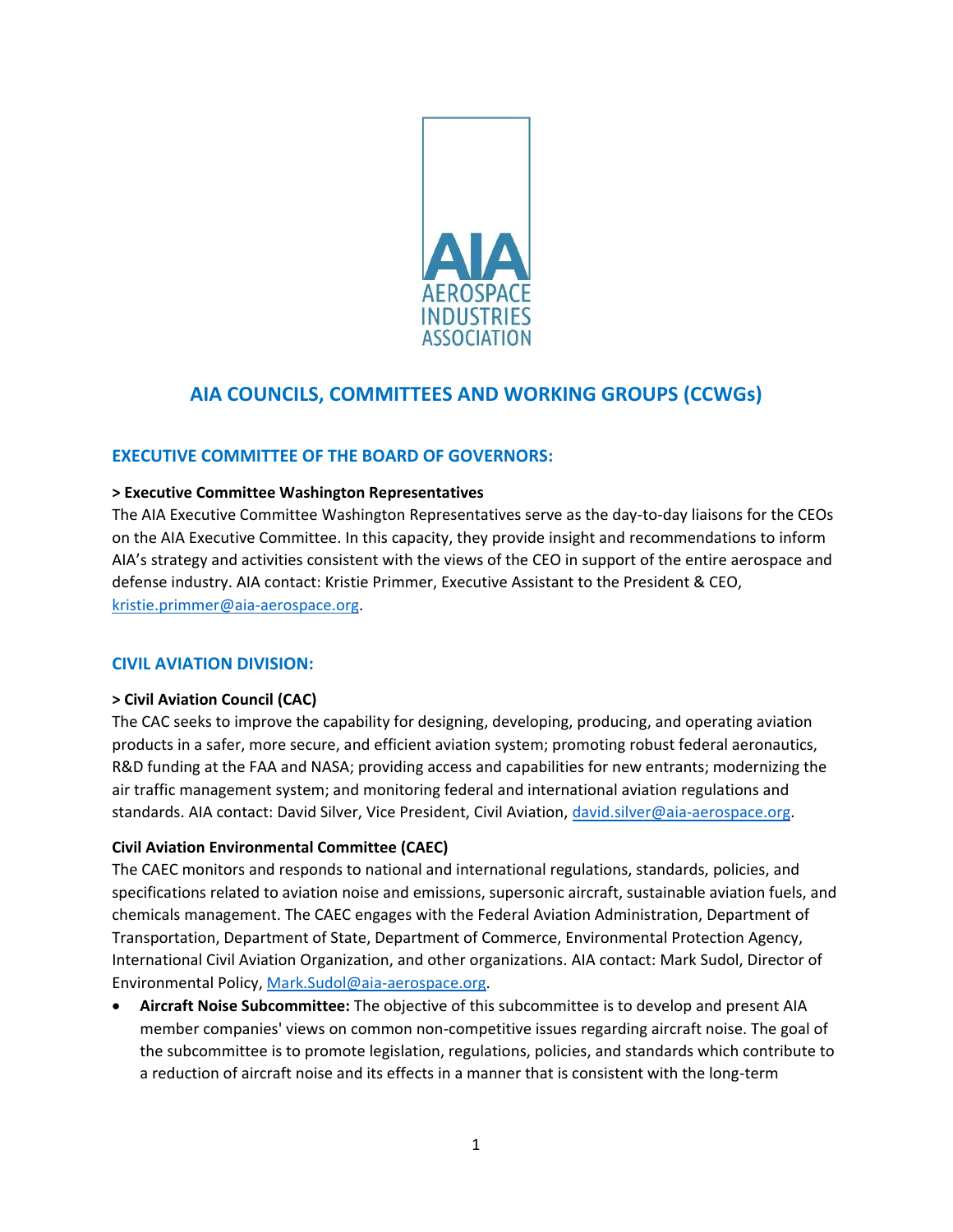sustainable growth of the global civil aviation sector. AIA contact: Mark Sudol, Director of Environmental Policy, [Mark.Sudol@aia-aerospace.org.](mailto:Mark.Sudol@aia-aerospace.org)

- **Chemicals Subcommittee:** The objective of this subcommittee is to develop and present AIA member companies' views on common non-competitive issues regarding sector-specific impacts of national and international policies concerning chemicals used in the manufacture and use of aerospace and defense materials and products. The subcommittee ensures that government regulators are fully informed of the impacts any potential chemical regulations could have on the aerospace industry. AIA contact: Mark Sudol, Director of Environmental Policy, [Mark.Sudol@aia](mailto:Mark.Sudol@aia-aerospace.org)[aerospace.org.](mailto:Mark.Sudol@aia-aerospace.org)
- **Civil Aviation Aircraft Emissions Subcommittee:** The objective of this subcommittee is to develop industry strategies regarding emissions resulting from aircraft flight – such as CO2, non-volatile particulate matter, and NOx – the environmental impacts resulting from them, and any measures to reduce or mitigate these impacts. AIA contact: Mark Sudol, Director of Environmental Policy, [Mark.Sudol@aia-aerospace.org.](mailto:Mark.Sudol@aia-aerospace.org)
- **Supersonic Aircraft Subcommittee:** The objective of this subcommittee is to develop and present AIA member companies' views on common non-competitive issues regarding civil supersonic flight and promote measures that allow for the introduction of supersonic aircraft into airspace systems. The subcommittee also works to eliminate the prohibitions on supersonic flight operations over land in the U.S. and encouraging the FAA and ICAO to develop timely noise and emissions requirements for supersonic aircraft. AIA contact: Mark Sudol, Director of Environmental Policy, [Mark.Sudol@aia](mailto:Mark.Sudol@aia-aerospace.org)[aerospace.org.](mailto:Mark.Sudol@aia-aerospace.org)
- **NAS411 Working Group:** This working group supports the development and maintenance of AIA's standard NAS411, regarding a hazardous material management program, and NAS411-1, regarding a target list of hazardous materials. The standard currently under development is NAS411-2, which provides support and information for personnel assessing hazardous material risks conducted as part of system safety efforts using the methodology contained in MIL-STD-882E and referenced in NAS411/411-1. The group works closely with U.S. military services and the Department of Defense to provide guidance within the standard for contractual Hazardous Materials Management Program. AIA contact: Mark Sudol, Director of Environmental Policy, [Mark.Sudol@aia-aerospace.org.](mailto:Mark.Sudol@aia-aerospace.org)

# **Civil Aviation Regulatory & Safety Committee (CARS)**

The CARS Committee addresses issues and develops industry positions related to regulatory framework, certification and safety for civilian aircraft, engines, and related products. The committee's initiatives cover the entire product life cycle – from design and development, production and continued operational safety (including cyber security), with an emphasis on those activities that promote regulatory efficiency and data-driven safety priorities. Committee members must be directly involved in the certification, production and/or maintenance of regulated civil aviation products. AIA contact: David Silver, Vice President, Civil Aviation, [david.silver@aia-aerospace.org.](mailto:david.silver@aia-aerospace.org)

- **ODA American National Standard Working Group:** This working group is developing AIA's new standard NAS9947, Organization Designation Authorization (ODA) Standard. AIA contact David Silver, Vice President, Civil Aviation, [david.silver@aia-aerospace.org.](mailto:david.silver@aia-aerospace.org)
- **Airframe Subcommittee:** This subcommittee will serve as a highly qualified technical group for assembling and presenting AIA member companies' views on common non-competitive problems regarding airworthiness and safety issues that may impact civil aeronautical products and their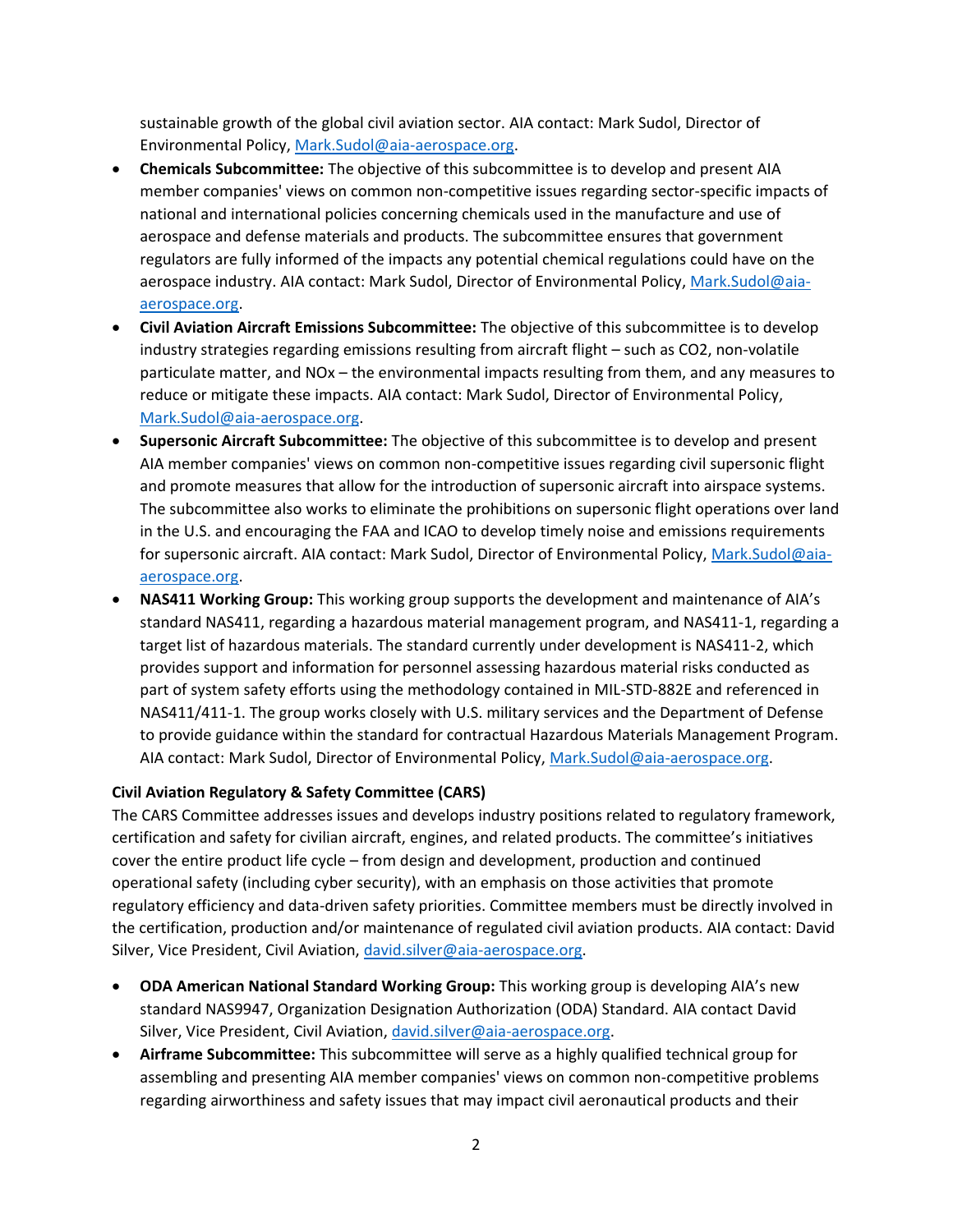operation. AIA contact: AIA contact: David Silver, Vice President, Civil Aviation[, david.silver@aia](mailto:david.silver@aia-aerospace.org)[aerospace.org.](mailto:david.silver@aia-aerospace.org)

- o **Icing Working Group:** This working group is a forum for manufacturers to share information that will enable an understanding of the certification expectations for icing and allow the industry to evaluate new regulations and guidance. AIA contact: AIA contact: David Silver, Vice President, Civil Aviation, [david.silver@aia-aerospace.org.](mailto:david.silver@aia-aerospace.org)
- o **Airworthiness Engineering Working Group (NAS9945):** This working group is responsible for the creation and maintenance of the NAS9945, 'Airworthiness Engineering Training & Education' standard and its associated child standards that provide a common understanding of qualifications, academic requirements and career paths for airworthiness engineers and professionals in civil and defense sectors. AIA contact: Rusty Rentsch, Vice President of Technical Operations, [rusty.rentsch@aia-aerospace.org.](mailto:rusty.rentsch@aia-aerospace.org)
- o **NAS9945-2 Airworthiness Engineering Education & Training – Civil Aviation Working Group:**  This group is tasked with developing instructional content guidance focused on civil aviation for colleges and universities in the U.S. The aim is to provide guidance for educating engineering students in the concepts and principles of aircraft certification and airworthiness engineering. This standard also focuses on certification and airworthiness training for professional advancement of working engineers and technicians who are involved with the certification and continuing airworthiness of civilian aircraft through the activities of design, manufacturing, or maintenance. AIA contact: Rusty Rentsch, Vice President of Technical Operations, [rusty.rentsch@aia-aerospace.org.](mailto:rusty.rentsch@aia-aerospace.org)
- **Civil Cybersecurity Subcommittee:** The objective of this subcommittee is to provide a highly qualified technical group for assembling and presenting AIA member companies' views on common non-competitive problems regarding regulatory oversight, airworthiness and safety, public perception aspects of evolving threats to the commercial aviation system and measures, including common specifications, that may be taken to assure security and prevent potential disruption to the aviation system, while maximizing the full potential of connectivity. AIA contact: David Silver, Vice President, Civil Aviation, [david.silver@aia-aerospace.org.](mailto:david.silver@aia-aerospace.org)
	- o **Cybersecurity Recommendations Working Group:** This working group provides a forum for industry to develop recommendations on impacts to cybersecurity on aircraft development, member companies, and their supply chain. AIA contact: David Silver, Vice President, Civil Aviation, [david.silver@aia-aerospace.org.](mailto:david.silver@aia-aerospace.org)
	- o **Cyber Regulatory & Standards Working Group:** This working group monitors, gathers industry positions on, and responds to proposed cyber standards and other pertinent regulatory action both by domestic and international authorities. AIA contact: David Silver, Vice President, Civil Aviation, [david.silver@aia-aerospace.org.](mailto:david.silver@aia-aerospace.org)
- **Maintenance & Manufacturing Subcommittee:** The objective of this subcommittee is to provide a highly qualified technical group for assembling and presenting AIA member companies' views on common non-competitive problems regarding regulatory oversight aspects of aerospace manufacturing and maintenance industries. AIA contact: David Silver, Vice President, Civil Aviation, [david.silver@aia-aerospace.org.](mailto:david.silver@aia-aerospace.org)
	- o **Additive Manufacturing (AM) Working Group:** The objective of this working group is to coordinate and present industry-wide views regarding the design, manufacture, inspection/quality assurance, and maintenance and repair considerations for parts additively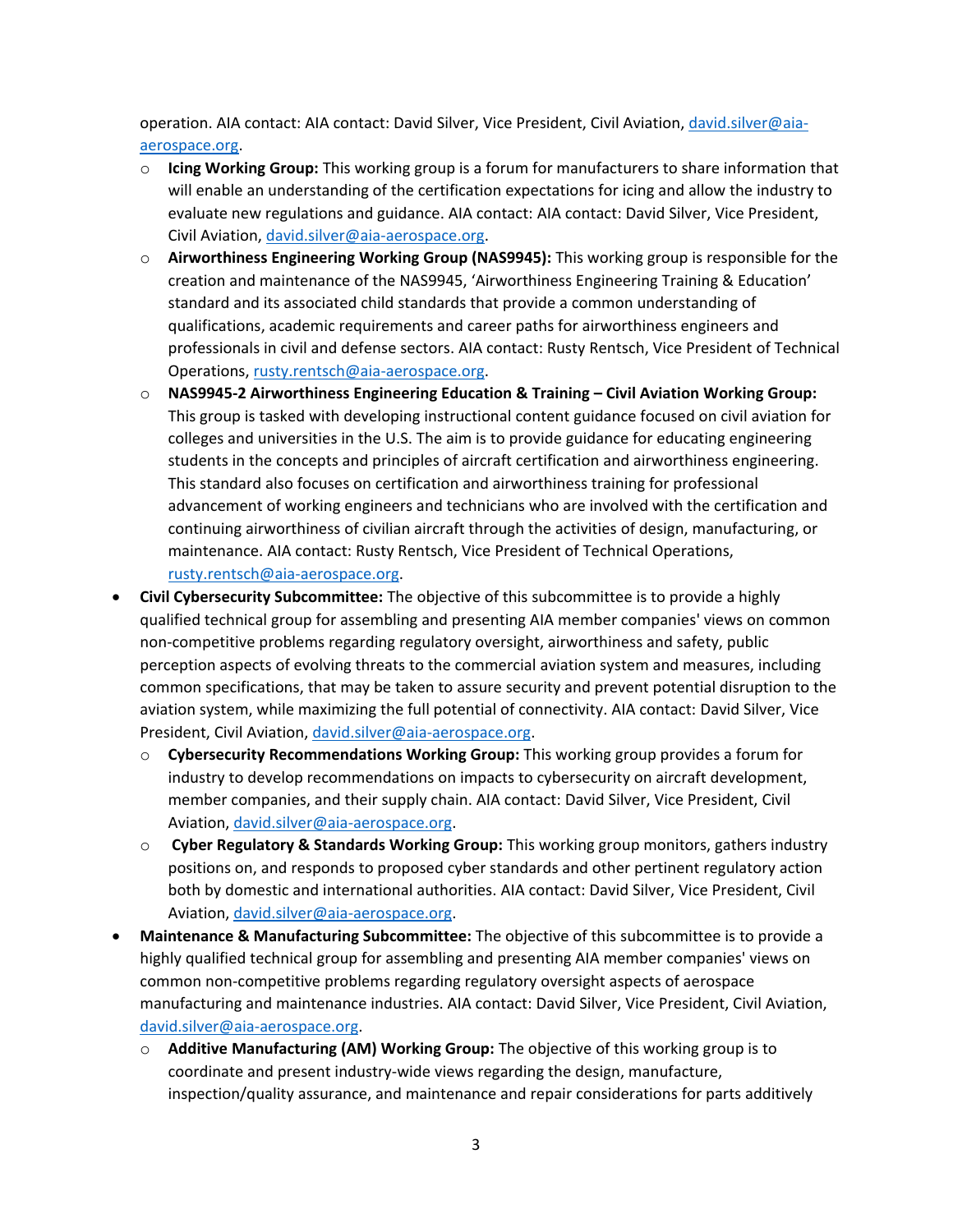manufactured for commercial aviation applications. The group will target applicants for type certificates, production certificates, and parts manufacturing authority (PMA), as well as maintenance, repair, and overhaul (MRO) organizations. AIA contact: David Silver, Vice President, Civil Aviation, [david.silver@aia-aerospace.org.](mailto:david.silver@aia-aerospace.org)

- o **Propulsion Subcommittee:** The objective of this subcommittee is to provide a highly qualified technical group for assembling and presenting AIA member companies' views on common noncompetitive problems regarding airworthiness requirements, regulations, and specifications for propulsion systems and components and their installations in fixed wing aircraft and rotorcraft. AIA contact: David Silver, Vice President, Civil Aviation[, david.silver@aia-aerospace.org.](mailto:david.silver@aia-aerospace.org)
- o **Bird Strike Database Working Group:** This perpetual working group gathers OEM bird strike data and conducts biannual analysis looking for trends to ensure the current rule meets the safety requirements. AIA contact: David Silver, Vice President, Civil Aviation, [david.silver@aia](mailto:david.silver@aia-aerospace.org)[aerospace.org.](mailto:david.silver@aia-aerospace.org)
- o **Continued Airworthiness Assessment Methodology (CAAM) Working Group:** This perpetual working group gathers OEM data and conducts biannual analysis to assess and edit safety risk assessment hazard ratios (with a revised CAAM report every five years). AIA contact: David Silver, Vice President, Civil Aviation, [david.silver@aia-aerospace.org.](mailto:david.silver@aia-aerospace.org)
- o **Rotor Integrity Steering Committee (RISC):** This working group is focused on material-related topics about engineering, manufacturing, and service (i.e., damage tolerance). AIA contact: David Silver, Vice President, Civil Aviation[, david.silver@aia-aerospace.org.](mailto:david.silver@aia-aerospace.org)
- o **Part 33.94 Blade Containment Working Group:** This working group develops specific guidance recommendations for fan blade and integrally bladed rotor airfoil release and containment. It is also tasked to develop an industry response to the National Transportation Safety Board Safety Recommendations resulting from the Southwest Airlines event in 2018. AIA contact: David Silver, Vice President, Civil Aviation, [david.silver@aia-aerospace.org.](mailto:david.silver@aia-aerospace.org)
- o **Nickel Anomalies Working Group:** This group is broken into two distinct activities addressing National Transportation Safety Board Safety Recommendations resulting from the Chicago uncontainment event in 2016. These activities are focused on manufacturing processes and inservice inspection requirements. AIA contact: David Silver, Vice President, Civil Aviation, [david.silver@aia-aerospace.org.](mailto:david.silver@aia-aerospace.org)

# **Emerging Technologies Committee**

The ETC develops positions and advocates for issues related to unmanned aerial systems (UAS), urban air mobility, airspace integration, spectrum allocation, and other related topics. The committee develops positions through work in its subcommittees and working groups and then advocates for those positions with the relevant legislative body or federal agency. AIA contact: Karina Perez, Director of Unmanned and Emerging Aviation Technologies, [karina.perez@aia-aerospace.org.](mailto:karina.perez@aia-aerospace.org)

- **Spectrum Subcommittee:** This subcommittee is focused on finding industry consensuses when it comes to the protection and allocation of spectrum frequency for the aerospace community. AIA engages directly on this topic with policymakers and key staff at government agencies. While the work is focused on U.S. operations, the subcommittee seeks to align its work with the International Coordinating Council of Aerospace Industries Associations. AIA contact: Karina Perez, Director of Unmanned and Emerging Aviation Technologies, [karina.perez@aia-aerospace.org.](mailto:karina.perez@aia-aerospace.org)
	- o **Radar Altimeter Working Group:** This working group is dedicated to crafting a strategy to deal with the aftermath of the newly allocated and auctioned 3.7-3.98 GHz frequency, allowing 5G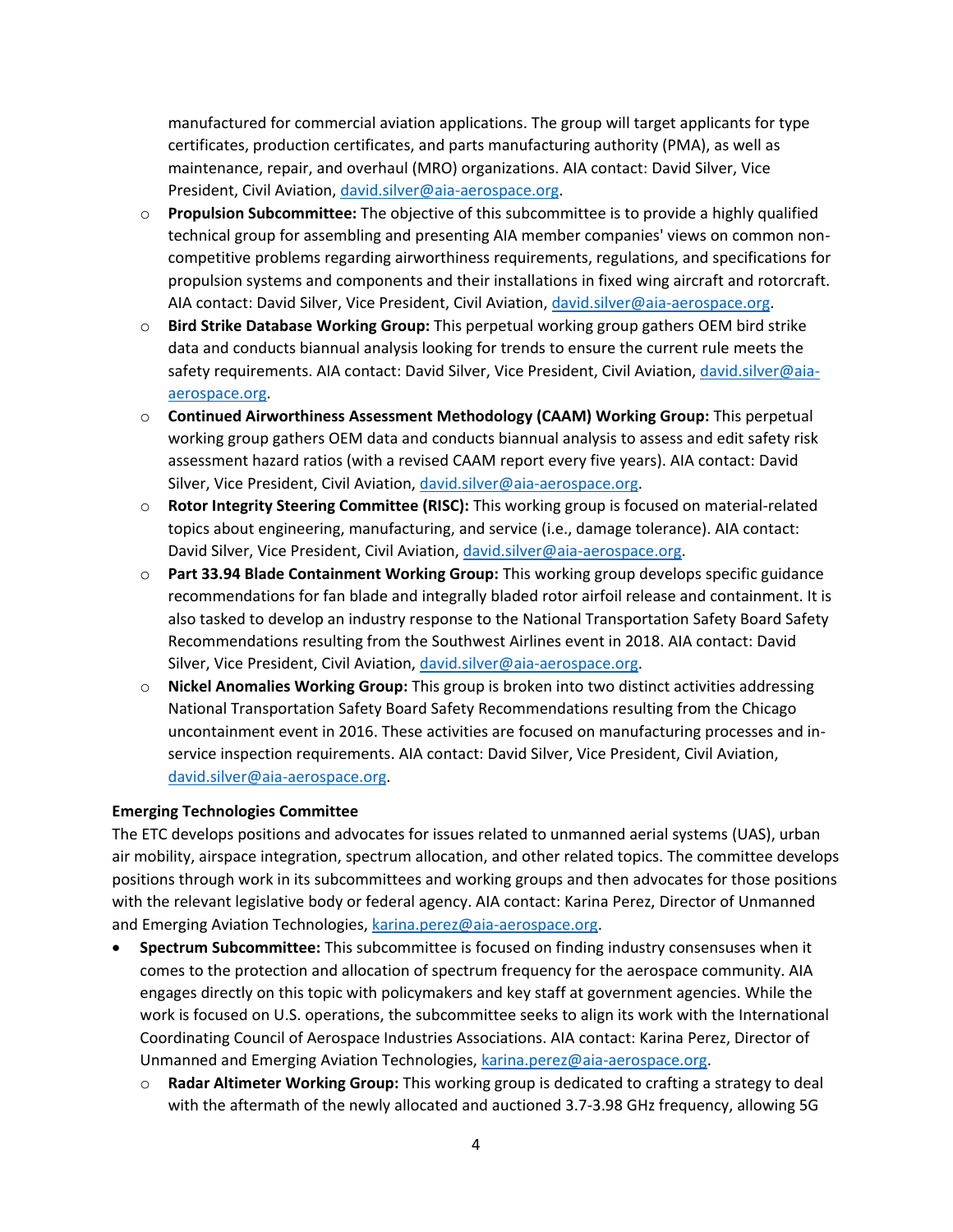activity in this band. AIA contact: Karina Perez, Director of Unmanned and Emerging Aviation Technologies, [karina.perez@aia-aerospace.org.](mailto:karina.perez@aia-aerospace.org)

- o **Radar Spectrum Working Group:** This working group is focused on A&D government contractors' testing in the 3450-3550 MHz band. AIA contact: Karina Perez, Director of Unmanned and Emerging Aviation Technologies, [karina.perez@aia-aerospace.org.](mailto:karina.perez@aia-aerospace.org)
- **AAM (Advanced Air Mobility) Platforms Subcommittee:** The Advanced Air Mobility Platforms Subcommittee covers Unmanned Aircraft Systems (UAS), passenger and cargo air mobility platforms, vehicle development and certification, and ground infrastructure. The subcommittee seeks to align its work with the International Coordinating Council of Aerospace Industries Associations Airworthiness Committee. AIA contact: Karina Perez, Director of Unmanned and Emerging Aviation Technologies, [karina.perez@aia-aerospace.org.](mailto:karina.perez@aia-aerospace.org)
	- o **Airspace Working Group:** This group works on airspace management and integration of new technologies into the National Airspace System. This includes working with NASA and FAA on technical exercises and identifying key items for the Emerging Technologies Committee to consider. The subcommittee seeks to align its work with the International Coordinating Council of Aerospace Industries Associations and other relevant external stakeholders. AIA contact: Karina Perez, Director of Unmanned and Emerging Aviation Technologies, [karina.perez@aia](mailto:karina.perez@aia-aerospace.org)[aerospace.org.](mailto:karina.perez@aia-aerospace.org)

# **COMMUNICATIONS DIVISION:**

#### **> Communications Council**

The Communications Council provides communications guidance, direction, and strategic advice to AIA Staff, the Executive Committee, and the Board of Governors. The council supports AIA's efforts to tell the industry's story and advocate around issues that directly impact the aerospace and defense industry. AIA contact: Lauren Taylor, Manager, Member Communications, [lauren.taylor@aia-aerospace.org.](mailto:lauren.taylor@aia-aerospace.org)

# **INTERNATIONAL AFFAIRS DIVISION:**

#### **> International Council**

The International Council, comprised of senior international affairs leaders from AIA member companies, promotes international trade opportunities for the U.S. aerospace and defense industry, ensuring access to foreign markets on an equitable basis for sales and supply chain opportunities. The Council also works with the U.S. government, Congress, and foreign partners to increase exports and promote competitiveness, support policies that raise capital, and encourage responsible transfers of technology. AIA contact: Dak Hardwick, Vice President, International Affairs, [dak.hardwick@aia](mailto:dak.hardwick@aia-aerospace.org)[aerospace.org.](mailto:dak.hardwick@aia-aerospace.org)

# **Commercial Trade Committee (CTC)**

The CTC formulates positions on issues related to commercial trade activity, international trade disputes, U.S. government support in international commercial trade, and fair and open market access for trade and investment in aerospace. AIA contact: Dak Hardwick, Vice President, International Affairs, [dak.hardwick@aia-aerospace.org.](mailto:dak.hardwick@aia-aerospace.org)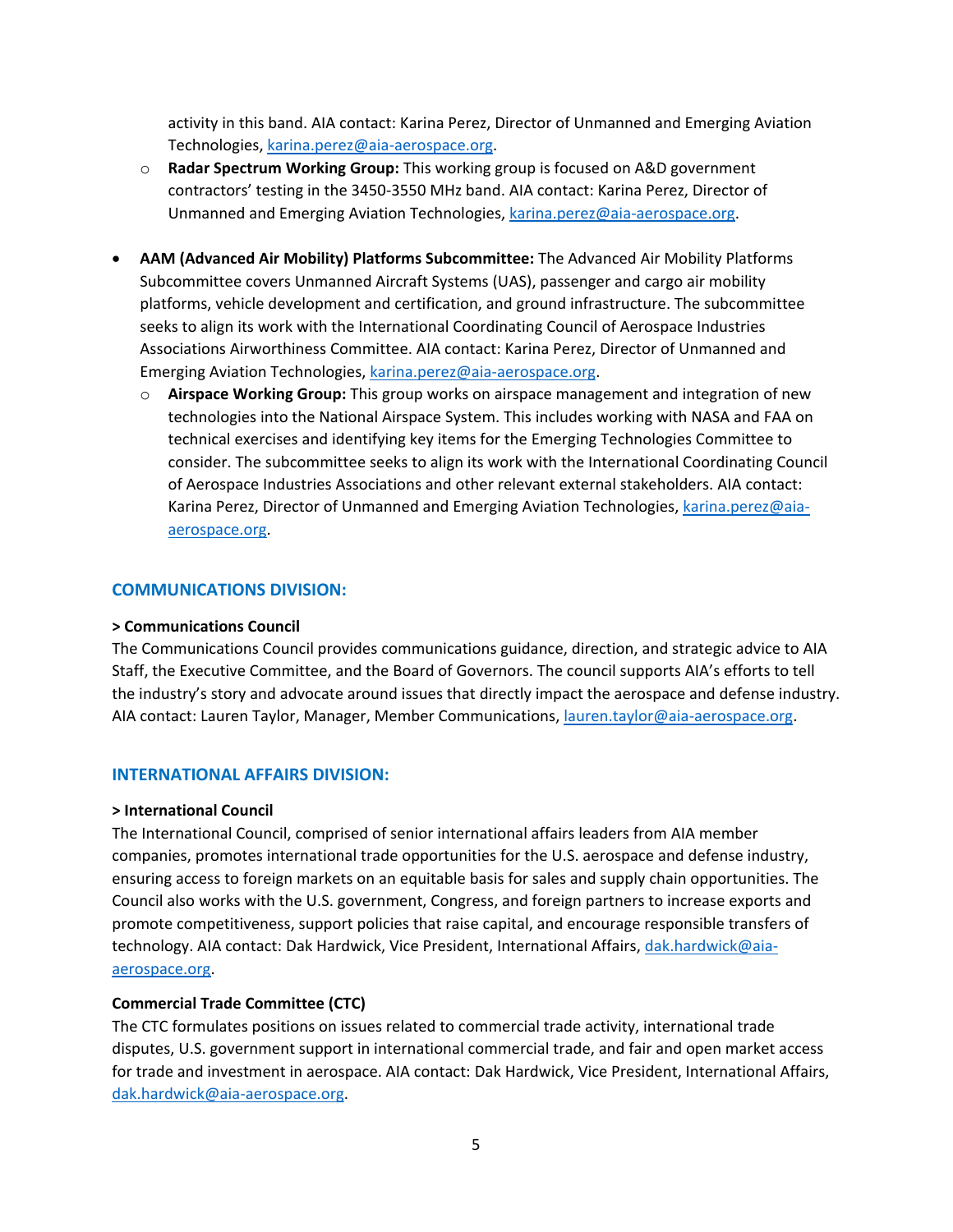• **Critical Minerals Working Group (CMWG):** The CMWG serves as a list of companies/POCs interested in government activities related to critical minerals. This includes activities related to trade, stockpiling, domestic production, and other critical minerals issues. AIA contact: Dak Hardwick, Vice President, International Affairs[, dak.hardwick@aia-aerospace.org.](mailto:dak.hardwick@aia-aerospace.org)

# **Defense Trade Committee (DTC)**

The DTC formulates positions on the export of defense products and works cooperatively with overseas partners to encourage the purchase of U.S. equipment. The DTC's advocacy centers on promoting responsible international defense trade activity, obtaining the active support of the U.S. government in helping promote the sale of U.S. defense products and ensuring fair and open market access for defense technology trade and investment in established and emerging markets. AIA contact: MaryLee Pollitt, Director, International Affairs[, marylee.pollitt@aia-aerospace.org.](mailto:marylee.pollitt@aia-aerospace.org)

• **Offsets Working Group (OWG):** This working group is charged with developing consensus industry positions on issues affecting global offset policy and industrial participation in defense trade. OWG members represent various elements of the global aerospace and defense supply chain and are routinely responsible for executing offset obligations for member companies. The OWG engages with various elements of the U.S. government, including the Interagency Offset Working Group. AIA contact: MaryLee Pollitt, Director, International Affairs, [marylee.pollitt@aia-aerospace.org.](mailto:marylee.pollitt@aia-aerospace.org)

# **Export Controls Committee (ECC)**

The ECC supports government efforts to develop and implement a modernized export control system that ensures appropriate restrictions on the transfer of goods and technology. In addition, the committee addresses and supports policies, processes and legislation that make the export control system more rigorous, predictable, efficient, and transparent. AIA contact: MaryLee Pollitt, Director, International Affairs, [marylee.pollitt@aia-aerospace.org.](mailto:marylee.pollitt@aia-aerospace.org)

• **Unmanned Aerial Systems (UAS) Export Working Group:** This working group is focused on foreign sales, technology transfer, and coproduction/development related to unmanned systems. AIA contact: MaryLee Pollitt, Director of International Affairs, [marylee.pollitt@aia-aerospace.org.](mailto:marylee.pollitt@aia-aerospace.org)

# **International Exhibitions Committee (IEC)**

The IEC discusses and coordinates participation in overseas trade shows, where AIA's participation is requested and coordinates with DOD to ensure appropriate military aircraft are supplied. Operates pursuant to the provisions of the Export Trade Certificate of Review, which was granted to AIA by the Commerce Department. AIA contact: Sherry Epperson, Director, International Programs, [sherry.eperson@aia-aerospace.org](mailto:sherry.eperson@aia-aerospace.org).

# **LEGISLATIVE AFFAIRS DIVISION:**

# **Civil Aviation Legislative Committee**

The Civil Aviation Legislative Committee develops and presents AIA member companies' views on issues related to civil and commercial aviation legislation, with a focus on legislation and appropriations related to the Federal Aviation Administration (FAA). This includes developing and advocating AIA positions before the U. S. Congress; commenting on draft legislation; monitoring Congressional committee and floor action on FAA and civil aviation-related legislation; and alerting and assisting AIA members on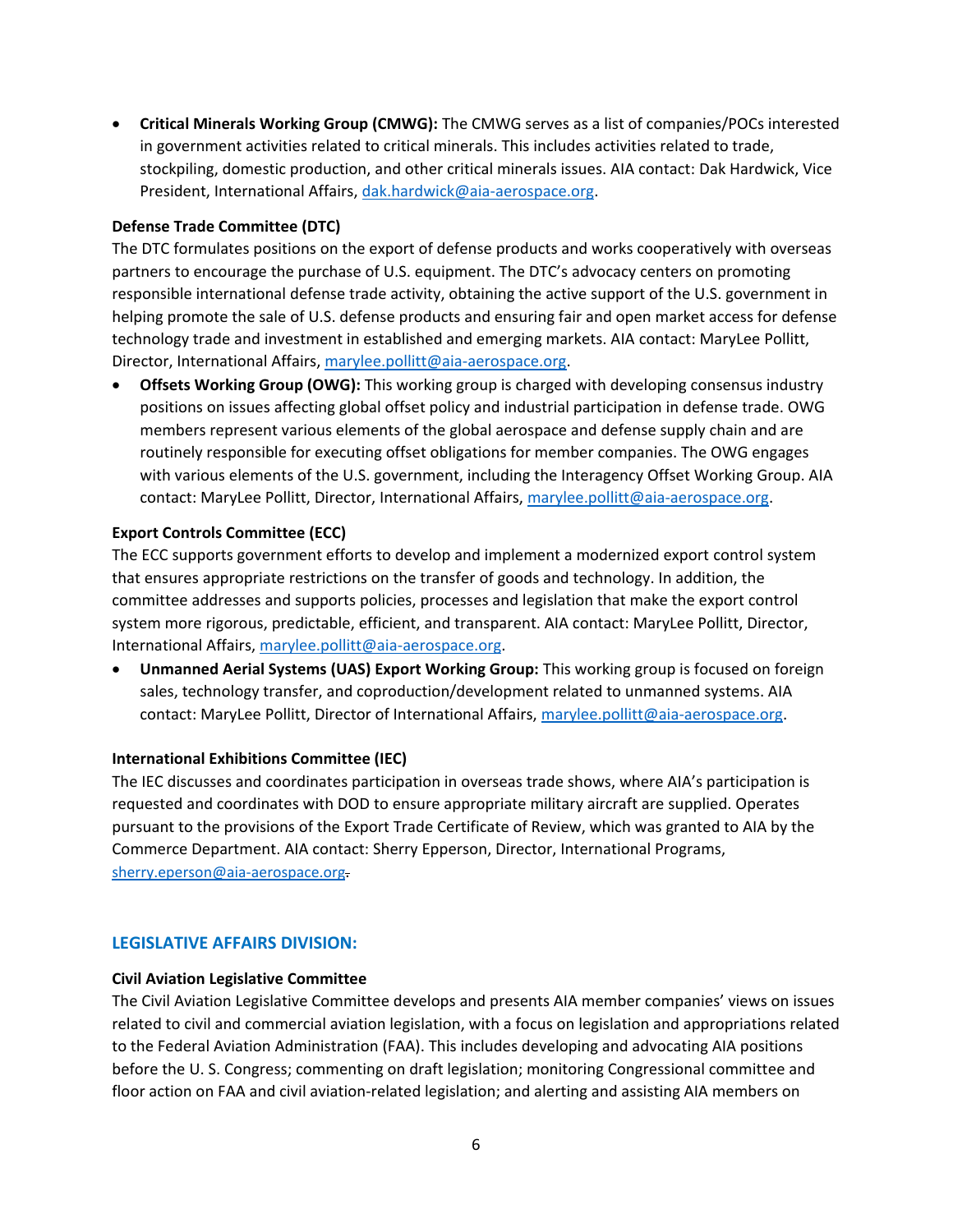provisions of concern. AIA contact: Katarina DeFilippo, Manager, Legislative Affairs, [katarina.defilippo@aia-aerospace.org.](mailto:katarina.defilippo@aia-aerospace.org)

• **International Legislative Working Group:** This working group is charged with tracking and developing consensus industry positions on any Congressional issues that have an impact on the global aerospace and defense supply chain. AIA contact: Jeffrey Wilson, Director Legislative Affairs, [jeffrey.wilson@aia-aerospace.org.](mailto:jeffrey.wilson@aia-aerospace.org)

# **Space Legislative Committee**

The Space Legislative Committee develops and presents AIA member companies' views on issues related to commercial space legislation and programs of the National Aeronautics and Space Administration (NASA). This includes developing and advocating AIA positions before the U. S. Congress; commenting on draft legislation; monitoring Congressional committee and floor action; and alerting and assisting AIA members on provisions of concern. AIA contact: Scott Harris, Manager, Legislative Affairs, [scott.harris@aia-aerospace.org.](mailto:scott.harris@aia-aerospace.org)

# **Washington Procurement Committee**

The Washington Procurement Committee develops and presents AIA member companies' views on issues related to the annual National Defense Authorization Act (NDAA), with a particular focus on provisions related to contracting, cash flow, auditing, intellectual property rights, and acquisition process reform. This includes developing and advocating AIA positions before the U. S. Congress; commenting on draft legislation including matters proposed by the Department of Defense; monitoring Congressional committee and floor action; and alerting and assisting AIA members on provisions of concern. AIA contact: Jeffrey Wilson, Director Legislative Affairs, [jeffrey.wilson@aia-aerospace.org.](mailto:jeffrey.wilson@aia-aerospace.org)

• **Federal Budget Working Group:** The objective of this group is to develop and present AIA member companies' view on the annual federal budget. The group will discuss how AIA can advocate for robust annual funding across all areas of the aerospace and defense industry. AIA contact: Tim McClees, Vice President of Legislative Affairs, [tim.mcclees@aia-aerospace.org.](mailto:tim.mcclees@aia-aerospace.org)

# **NATIONAL SECURITY POLICY DIVISION:**

# **> Acquisition Policy Council (APC)**

The Acquisition Policy Council is comprised of senior corporate contracts executives from AIA's member companies and is responsible for developing and promoting policy objectives related to DOD acquisition. AIA contact: John Luddy, Vice President, National Security Policy, [john.luddy@aia-aerospace.org.](mailto:john.luddy@aia-aerospace.org)

• **Contract Finance Working Group:** This working group serves as the conduit for industry participation and support for the Department of Defense's ongoing comprehensive assessment of its contract financing policies, as well as the coordination point for AIA's advocacy on the assessment. AIA contact: Lorenzo Williams, Senior Director of Acquisition Policy, [Lorenzo.williams@aia-aerospace.org.](mailto:Lorenzo.williams@aia-aerospace.org)

# **Aerospace and Defense Controllers Committee (ADC)**

The A&D Controllers Committee is comprised of controllers from AIA's member companies and is responsible for developing and promoting policies related to international financial reporting and accounting. The ADC interacts primarily with the Financial Accounting Standards Board (FASB), the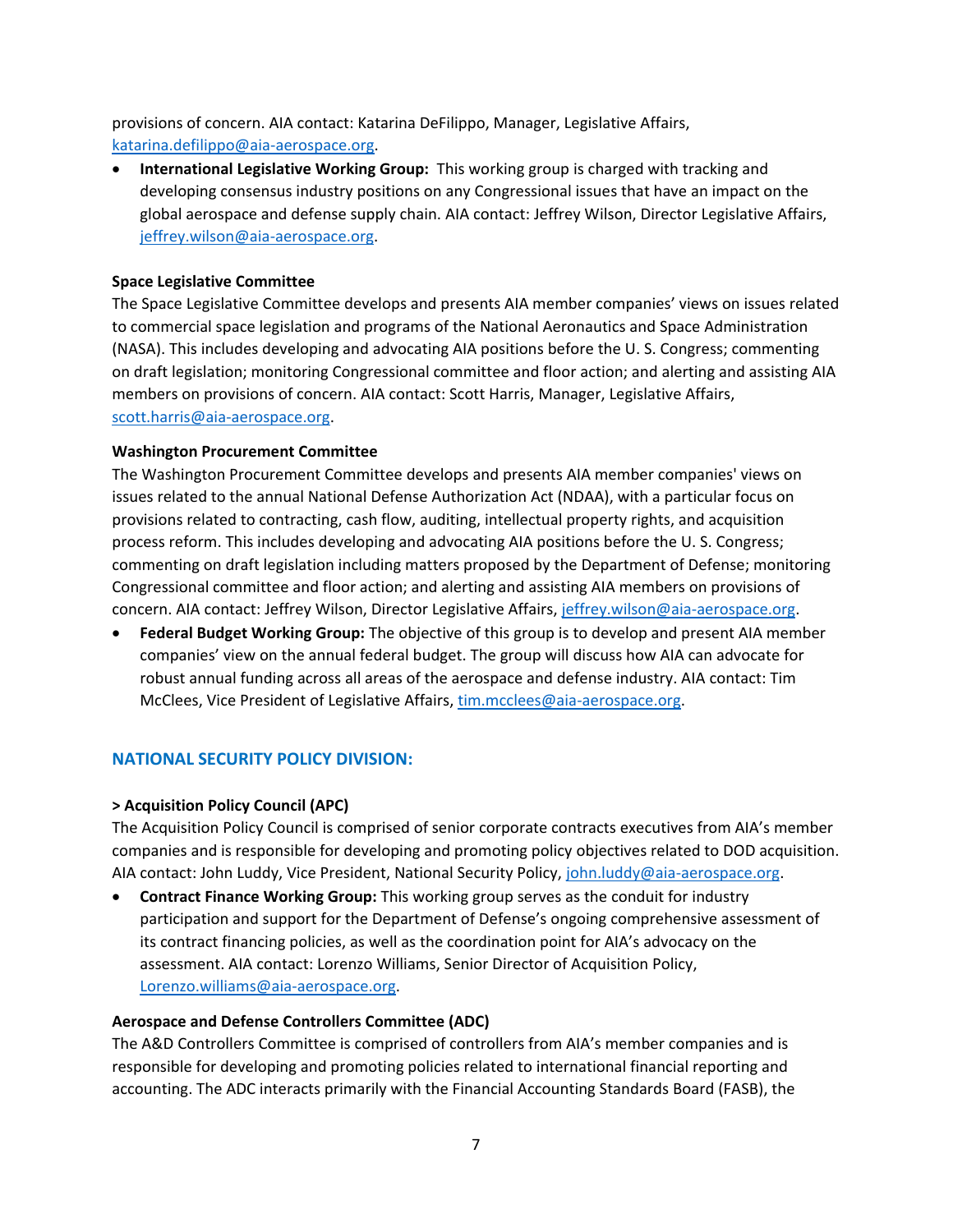Internal Revenue Service (IRS), and other government bodies that oversee corporate finance and revenue. AIA contact: Lorenzo Williams, Senior Director of Acquisition Policy, [Lorenzo.williams@aia](mailto:Lorenzo.williams@aia-aerospace.org)[aerospace.org.](mailto:Lorenzo.williams@aia-aerospace.org)

# **Cash Flow Committee (CFC)**

The Cash Flow Committee is comprised of accounts receivable, payments, and other executives, and is responsible for developing and promoting policies that ensure maximum cash flow for member companies within existing FAR/DFARS and other regulations. The CFC engages regularly with the Defense Finance and Accounting Service (DFAS), Defense Contract Management Agency (DCMA), and DOD's Office of Defense Pricing and Contracting (DPC) and policies Committee. Lorenzo Williams, Senior Director of Acquisition Policy, [Lorenzo.williams@aia-aerospace.org.](mailto:Lorenzo.williams@aia-aerospace.org)

# **Contract Management Committee (CMC)**

The Contract Management Committee is comprised of procurement and acquisition executives and is responsible for developing and promoting industry positions on proposed FAR/DFARS rules changes, legislative proposals, and government internally issued guidance, instructions, and policies. The CMC represents AIA in routine industry meetings with DOD's Office of Defense Pricing and Contracting (DPC), the Office of Federal Procurement Policy (OFPP), GSA's Office of Government-wide Policy, and 'Crosstalks' with Defense Contract Audit Agency (DCAA)/Defense Contract Management Agency (DCMA) leadership. AIA contact: Lorenzo Williams, Senior Director of Acquisition Policy, [Lorenzo.williams@aia](mailto:Lorenzo.williams@aia-aerospace.org)[aerospace.org.](mailto:Lorenzo.williams@aia-aerospace.org)

• **Commercial Items Working Group:** This working group works to improve and streamline the Department of Defense's policies and procedures supporting the acquisition of commercial items. AIA contact: Lorenzo Williams, Senior Director of Acquisition Policy, [Lorenzo.williams@aia](mailto:Lorenzo.williams@aia-aerospace.org)[aerospace.org.](mailto:Lorenzo.williams@aia-aerospace.org)

# **Cost Principles Committee (CPC)**

The Cost Principles Committee is comprised of finance, accounting, and compliance executives from AIA's member companies, and is responsible for developing and promoting policy objectives related to FAR/DFARS Part 31 and 231 cost principles, cost accounting standards (CAS), business systems, labor and overhead rates, and pensions. The CPC interacts regularly with Defense Contract Management Agency (DCMA) Corporate and Divisional Administrative Contracting Officers (CACO/DACO), the DCMA Cost and Pricing Center, DOD's Office of Defense Pricing and Contracting (DPC), the Office of Federal Procurement Policy (OFPP), and the Cost Accounting Standards (CAS) Board. AIA contact: Lorenzo Williams, Senior Director of Acquisition Policy[, Lorenzo.williams@aia-aerospace.org.](mailto:Lorenzo.williams@aia-aerospace.org)

# **> Defense Policy Council (DPC)**

The Defense Policy Council is comprised of senior government relations and strategy executives from AIA's member companies and is responsible for developing and promoting AIA's positions on the National Defense Strategy, DOD budgets and resources, supply chain security, and the overall health and resilience of the defense industrial base (DIB). AIA contact: John Luddy, Vice President, National Security Policy, [john.luddy@aia-aerospace.org.](mailto:john.luddy@aia-aerospace.org)

• **Defense Sustainability Working Group (DSWG):** The DSWG has been established to enhance the national security community's sustainment efforts while preserving our industry's ability to maintain a vibrant industrial base and provide superior capabilities to our armed forces. It addresses issues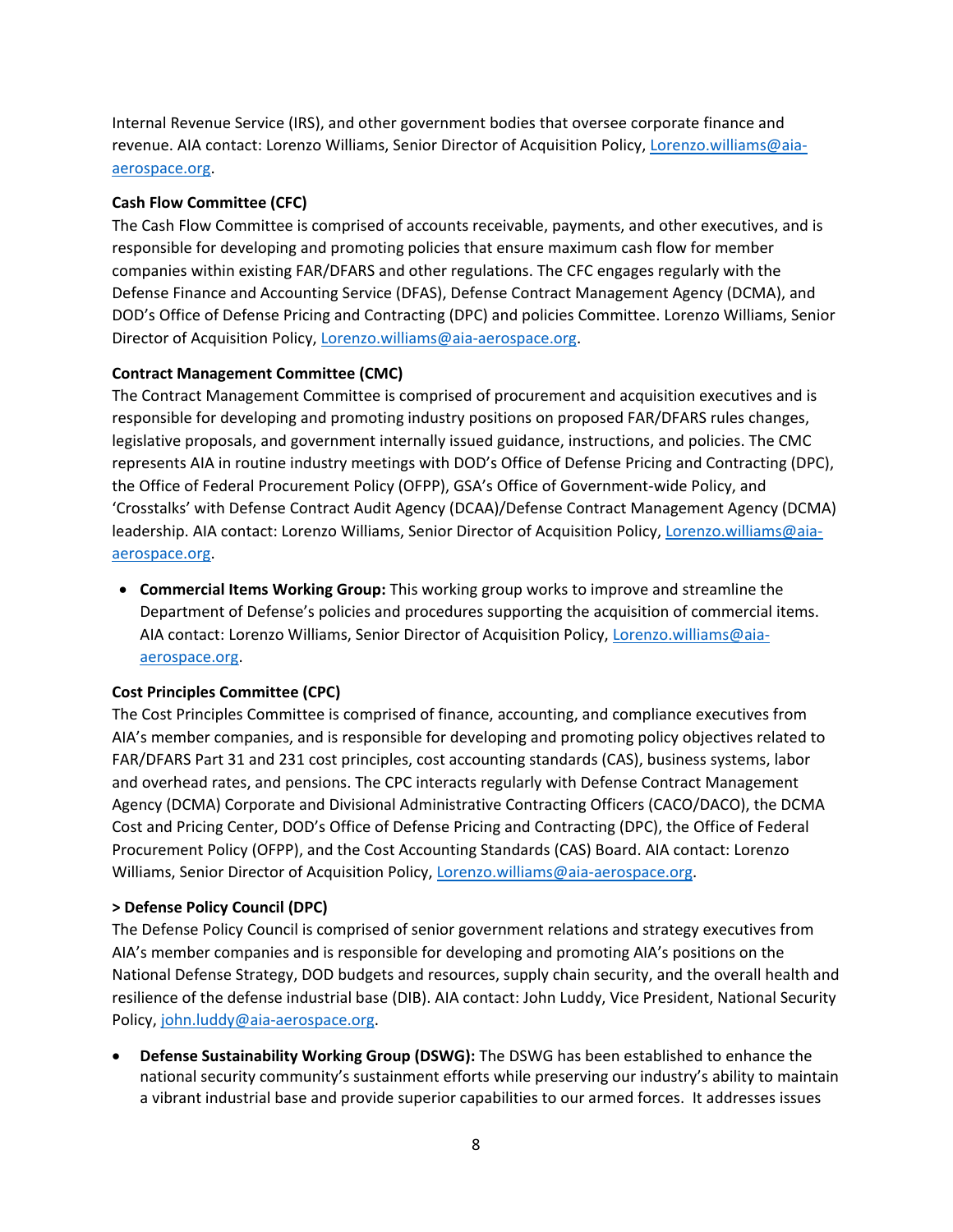and develops industry positions related to the national security aspects of sustainability, including the current and proposed regulatory framework and its impact on DOD's acquisition, technology and capabilities, and strategy. The DSWG is comprised of Chief Sustainability Officers (or their equivalents) and other relevant executives from AIA member companies. It functions under the auspices of the Defense Policy Council and is jointly managed by AIA's National Security Policy and Civil Aviation divisions. AIA contact: David Turkovic, Director of Industrial Policy, [david.turkovic@aia-aerospace.org.](mailto:david.turkovic@aia-aerospace.org)

#### **Cyber Security Committee**

The Cyber Security Committee is comprised of CIOs and other cybersecurity executives from AIA's member companies and is responsible for developing and promoting cybersecurity policy objectives to meet government and industry information protection requirements. The CSC engages with DOD's Chief Information Officer (CIO), Defense Pricing and Contracting (DPC), the Defense Contract Management Agency (DCMA), the Cybersecurity Maturity Model Certification (CMMC) program office, the CMMC Accreditation Body (CMMC-AB), and the Office of the Under Secretary of Defense for Research & Engineering (USD/R&E). AIA contact: Jason Timm: Director, Defense Policy and Integration, [jason.timm@aia-aerospace.org.](mailto:jason.timm@aia-aerospace.org)

#### **Industrial Security Committee**

The Industrial Security Committee is comprised of industrial security, compliance, and ethics executives from AIA's member companies, and is responsible for developing and promoting policies related to all aspects of physical industrial security, cyber and information security, and their relationship to the National Industrial Security Program. The ISC engages with the National Security Council (NSC); elements of the Intelligence Community (IC), including the Office of the Director of National Intelligence (ODNI), the Office of the Under Secretary of Defense for Intelligence and Security (USD/I&S), and the Defense Counterintelligence and Security Agency (DCSA); and with the National Industrial Security Program Policy Advisory Committee (NISPPAC). AIA contact: Jason Timm: Director, Defense Policy and Integration, [jason.timm@aia-aerospace.org.](mailto:jason.timm@aia-aerospace.org)

#### **Intellectual Property Committee**

The Intellectual Property Committee is comprised of IP attorneys and policy executives from AIA's member companies and is responsible for developing and promoting policies that preserve industry's IP and data rights while supporting government IR&D, commercial items, software, and cybersecurity policies and objectives. The IPC engages with the Director of DOD's IP Cadre of Experts, the Military Services General Counsel representatives, Defense Pricing and Contracting (DPC), and the Office of the Under Secretary of Defense for Research & Engineering (USD/R&E). AIA contact: Jason Timm: Director, Defense Policy and Integration, [jason.timm@aia-aerospace.org.](mailto:jason.timm@aia-aerospace.org)

# **Product Support Committee (PSC)**

The PSC represents AIA on matters concerning the adoption and execution of effective life cycle product support concepts. The PSC serves as an effective two-way communications vehicle between the Office of the Secretary of Defense, DoD service components, government agencies and Industry. The committee focuses on providing the government with collective Industry consensus viewpoints, and recommendations on lifecycle product support concepts, business processes, policies, plans, programs, requirements, technologies, problems, implementation or impact of pending legislation, policy, regulations, and procedures. Through these mutually beneficial relationships, substantiated readiness data is reviewed to support the removal barriers and influence implementation of effective product support and acquisition initiatives, business practices, and technologies. The PSC acts as convener with the DoD to promote future development and adoption of S1000D, 'the international technical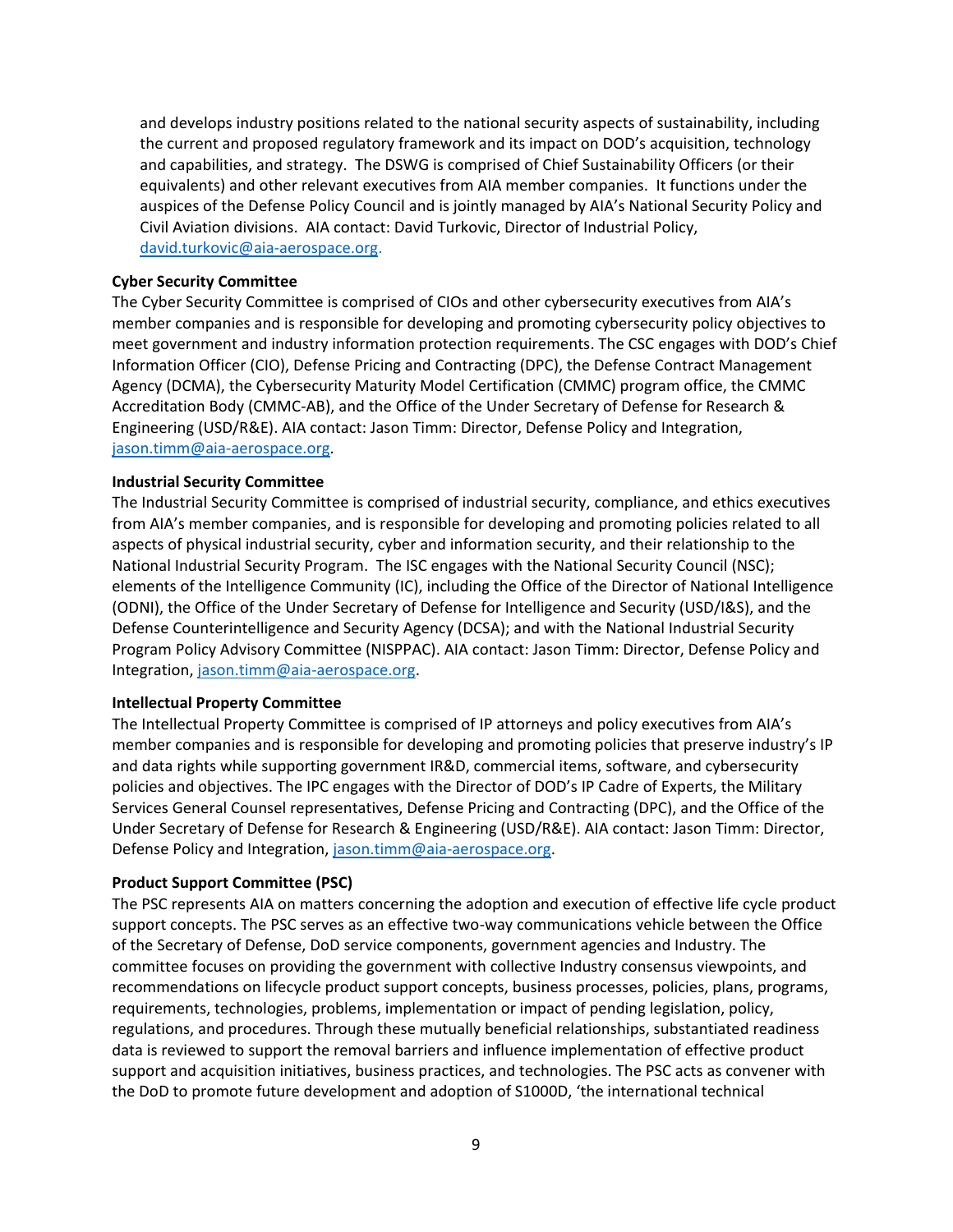publication specification' and the S-Series Integrated Logistic Support (ILS) specifications. AIA contact: Lorenzo Williams, Senior Director of Acquisition Policy, [Lorenzo.williams@aia-aerospace.org.](mailto:Lorenzo.williams@aia-aerospace.org)

- **Product Support Executive Board (PSEB):** The PSEB functions to determine the committee's objectives, policies, and major courses of action, develop short-range plans compatible with longrange objectives, approve and direct all phases of Product Support Committee work, determine priorities among programs, and coordinate group activities. AIA contact: Lorenzo Williams, Senior Director of Acquisition Policy, [Lorenzo.williams@aia-aerospace.org.](mailto:Lorenzo.williams@aia-aerospace.org)
- **Product Support Policy Subcommittee:** This subcommittee provides government leaders collective industry viewpoints and recommendations on lifecycle product support concepts, business practices, implementation or impact of pending legislation, policy, and regulation. Lorenzo Williams, Senior Director of Acquisition Policy, [Lorenzo.williams@aia-aerospace.org.](mailto:Lorenzo.williams@aia-aerospace.org)
- **Product Support Technical Data Subcommittee:** This 'subcommittee fosters collaborative relationships between government and industry for the purpose of ensuring technical data standards remain concurrent with the introduction of emerging technologies. AIA contact: Lorenzo Williams, Senior Director of Acquisition Policy[, Lorenzo.williams@aia-aerospace.org.](mailto:Lorenzo.williams@aia-aerospace.org)
- **Product Support Specification and Standards Subcommittee:** This subcommittee is comprised of logisticians and technologists focused on the development of interoperable integrated logistics support (ILS) specifications, ensuring the compatibility and commonality of ILS processes. Subcommittee members promote the consensus interests of the U.S. aerospace communities when developing internationally developed and adopted specifications. AIA contact: Lorenzo Williams, Senior Director of Acquisition Policy, [Lorenzo.williams@aia-aerospace.org.](mailto:Lorenzo.williams@aia-aerospace.org)
- **Wide Area Workflow / Unique Identification / Radio Frequency Identification eBusiness Industry Group (WUReBIG):** This industry group is dedicated to information-sharing between government officials and government contractors on policy and initiatives, as well as their implementation by both parties. The group collects vendor responses to questions posed by the U.S. Department of Defense Procurement Integrated Enterprise Environment (PIEE) Office. It also compiles comments to be sent by AIA as vendor response to DFARS proposed rules. AIA contact: Jason Timm: Director, Defense Policy and Integration, [jason.timm@aia-aerospace.org.](mailto:jason.timm@aia-aerospace.org)

# **POLICY INTEGRATION DIVISION:**

# **> Supplier Management Council (SMC)**

AIA's SMC is a unique, non-attributional forum where senior supply chain representatives from system integrators and manufacturers tackle issues that impact the aerospace and defense supply chain. Open to both Full Members and Associate Members, the council's mission is to integrate and focus the collective capabilities of the supply chain, at every level, to exert unique influence in the formation of strategy, policy and regulations that enable the U.S. aerospace and defense industry to successfully compete in the global market, be profitable, and strengthen the U.S. position as the world leader. The SMC hosts two in-person meetings a year that bring together more than 250 of the industry's supply chain leaders from system integrators and manufacturers. In addition to standing committees, other ad hoc committees are stood up on a limited basis to address key supply chain concerns. The SMC is led by the Supplier Management Council Leadership Committee (SLC). Members of the SLC are determined by election only. AIA contact: Kelvin Stroud, Director, Supply Chain and Policy Integration, [kelvin.stroud@aia-aerospace.org.](mailto:kelvin.stroud@aia-aerospace.org)

• **Risk and Resiliency Working Group:** This working group focuses on how policies in major risk areas, such as cyber, material authenticity/counterfeit parts, and trade practices, impact the resiliency of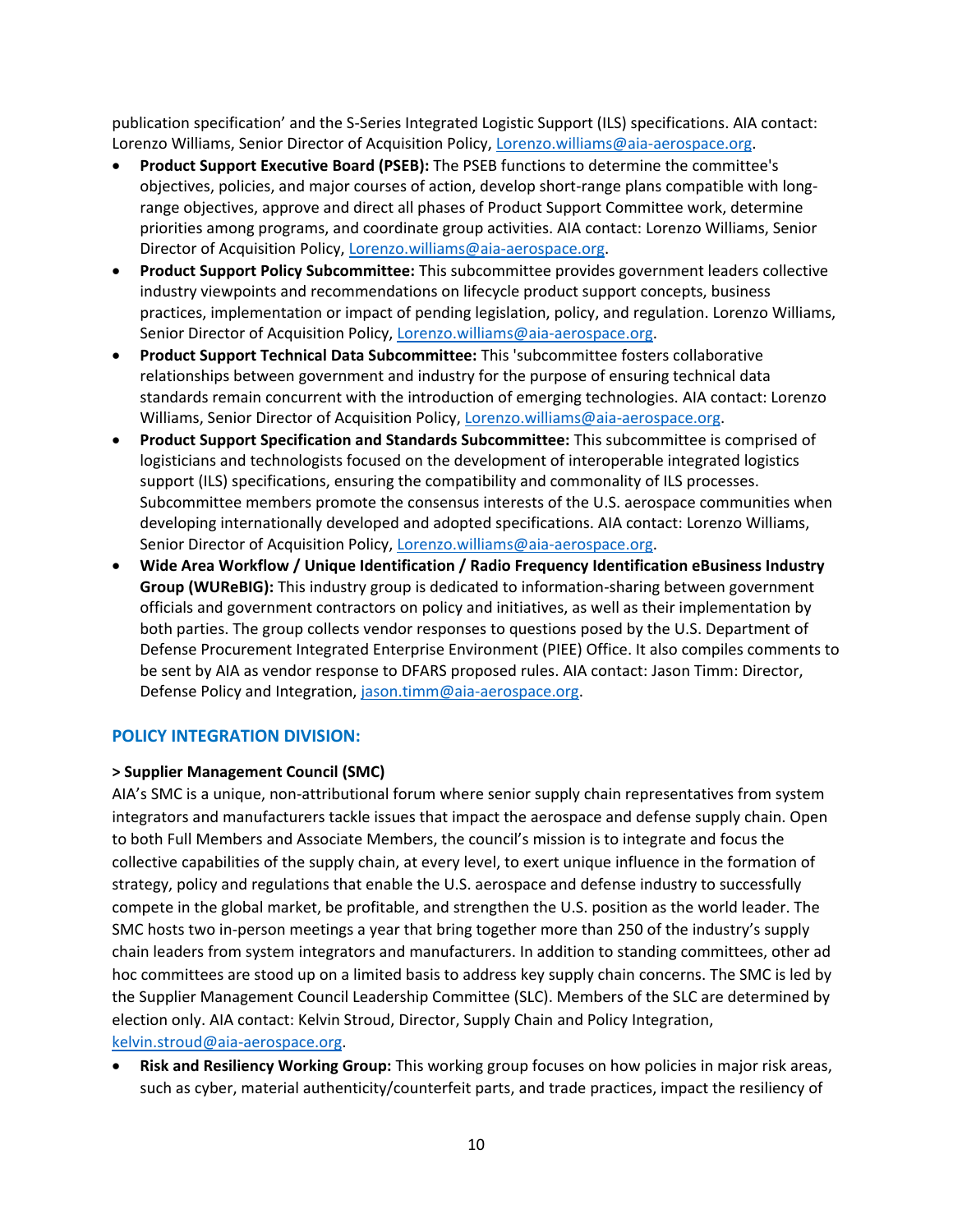the A&D supply chain. The group provides insight, education, and sharing of best practices to our members with resources to manage their risk and remain resilient. Working group members include suppliers and primes interested in the overall health of the A&D supply chain. AIA contact: Kelvin Stroud, Director, Supply Chain and Policy Integration, [kelvin.stroud@aia-aerospace.org.](mailto:kelvin.stroud@aia-aerospace.org)

- **Sustainability Working Group:** This working group educates AIA members on sustainability issues impacting the A&D supply chain. Additionally, members within this group will discuss government and industry sustainability requirements impacting suppliers. AIA contact: Kelvin Stroud, Director, Supply Chain and Policy Integration, [kelvin.stroud@aia-aerospace.org.](mailto:kelvin.stroud@aia-aerospace.org)
- **Advocacy and Communications Working Group:** This working group fosters SMC member engagement across AIA advocacy efforts to reflect industry positions on issues affecting the supply base. The increased member engagement aims to provide specific examples of industry concerns for AIA advocacy and outreach. Working group members include suppliers willing to engage with government officials and the media (with the assistance of AIA staff) on issues impacting the A&D supply chain. AIA contact: Kelvin Stroud, Director, Supply Chain and Policy Integration, [kelvin.stroud@aia-aerospace.org.](mailto:kelvin.stroud@aia-aerospace.org)
- **Conflict Minerals Working Group:** This working group serves as a community of practice within the A&D industry that is focused on sharing of best practices and lessons related to compliance with U.S. and Organisation for Economic Co-operation and Development (OECD) conflict mineral reporting requirements. Working group members include suppliers and primes interested issues regarding sourcing and compliance with conflict minerals. AIA contact: Dak Hardwick, Vice President, International Affairs, [dak.hardwick@aia-aerospace.org.](mailto:dak.hardwick@aia-aerospace.org)
- **Future Regulation Working Group:** This working group provides timely updates and information on emerging regulations specifically impacting supply chain efficiency and effectiveness, ranging from certification and standards reform to acquisition and contracting policies, including small business policy and impact. Working group members stay informed on regulatory updates while also offering the opportunity to voice the concerns of the A&D supply chain to the positions AIA takes on regulatory proposals. AIA contact: Kelvin Stroud, Director, Supply Chain and Policy Integration, [kelvin.stroud@aia-aerospace.org.](mailto:kelvin.stroud@aia-aerospace.org)

# **SPACE SYSTEMS DIVISION:**

# **> Space Council**

The Space Council coordinates, formulates, and revises industry positions on space policy, missions, systems, transportation, infrastructure, and related matters. The council supports government-related efforts that foster U.S. leadership and capabilities in space programs, technologies and space-enabled capabilities and systems. AIA contact: Mike French, Vice President, Space Systems, [mike.french@aia](mailto:mike.french@aia-aerospace.org)[aerospace.org.](mailto:mike.french@aia-aerospace.org)

#### **Civil Space Committee**

The Civil Space Committee coordinates the positions of AIA member companies on civil space related issues, plans, funding, regulatory rules, and policies for government agencies. Responsibilities include supporting the development of NASA's space and technology programs and their supporting infrastructures, as well as tracking government space-related science activities, such as space science,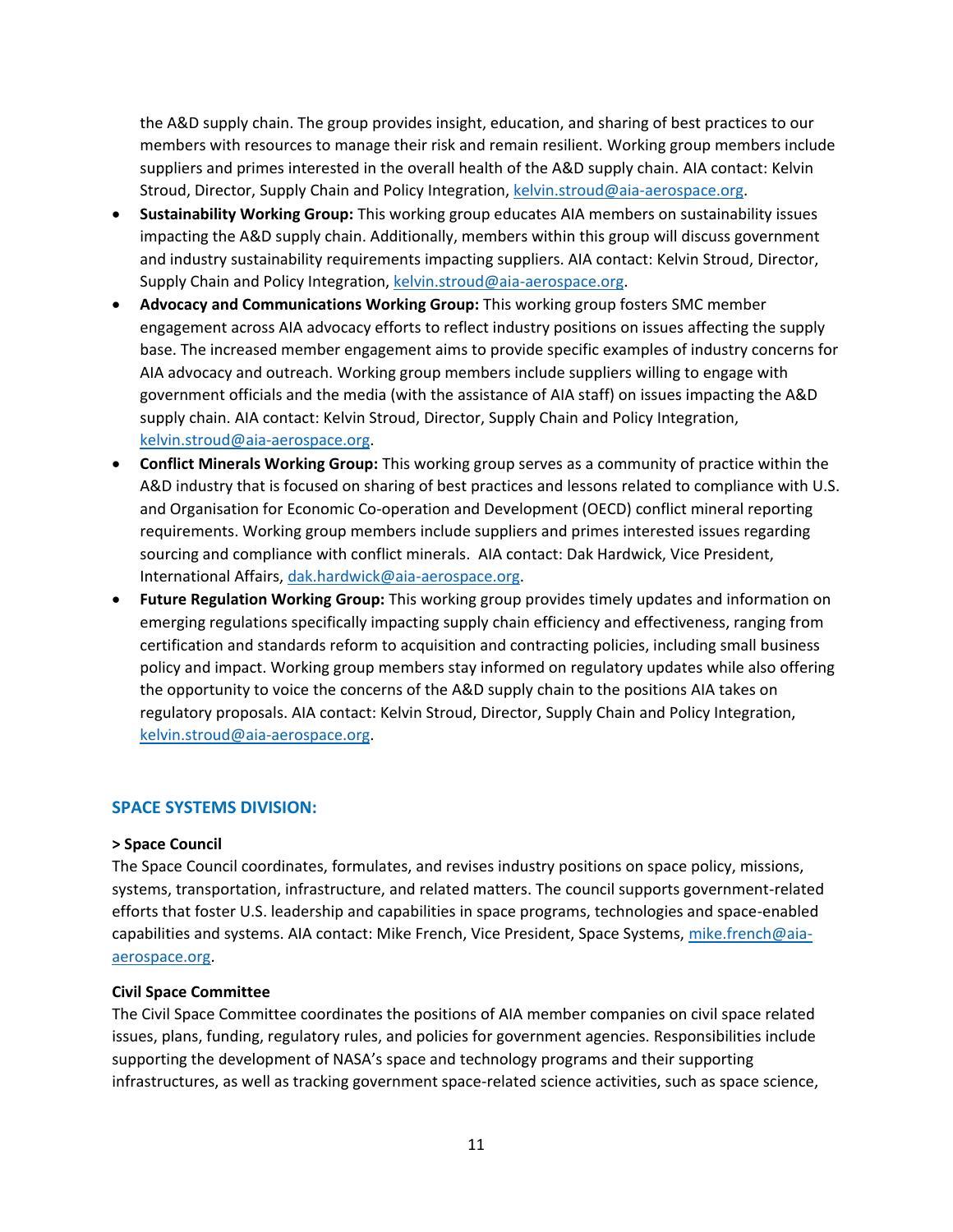meteorology, Earth science and remote sensing at NASA, NOAA, USGS, and other agencies. AIA contact: Mike French, Vice President, Space Systems, [mike.french@aia-aerospace.org.](mailto:mike.french@aia-aerospace.org)

# **Commercial Space Committee**

The Commercial Space Committee coordinates and advocates common industry positions on commercial space-related issues, plans, funding, regulations, indemnification regimes and policies for commercial space ventures. AIA contact: Mike French, Vice President, Space Systems, [mike.french@aia](mailto:mike.french@aia-aerospace.org)[aerospace.org.](mailto:mike.french@aia-aerospace.org)

# **National Security Space Committee**

The National Security Space Committee coordinates the positions of AIA member companies on national security-related space issues, plans, funding, regulatory rules and policies for the Defense Department, including Space Force, the military services, Space Development Agency, Missile Defense Agency, National Reconnaissance Office, and other government agencies. AIA contact: Mike French, Vice President, Space Systems, [mike.french@aia-aerospace.org.](mailto:mike.french@aia-aerospace.org)

# **Space Legislative Committee**

The Space Legislative Committee develops and presents AIA member companies' views on issues related to commercial space legislation and programs of the National Aeronautics and Space Administration (NASA). This includes developing and advocating AIA positions before the U. S. Congress; commenting on draft legislation; monitoring Congressional committee and floor action; and alerting and assisting AIA members on provisions of concern. AIA contact: Rich Efford, Assistant Vice President, Legislative Affairs, [rich.efford@aia-aerospace.org.](mailto:rich.efford@aia-aerospace.org)

# **STRATEGIC INITIATIVES DIVISION:**

# **> Talent Leadership Council**

The Talent Leadership Council (TLC) brings together the chief human resource officers of America's aerospace and defense industry to develop strategies and recommendations related to the human capital policy imperatives. These strategies and recommendations will inform AIA messaging that highlights the mission, purpose, and culture of the talent that drives the aerospace and defense industry. This group will also coordinate, more broadly, with AIA's Communications Council to ensure a cohesive approach to industry branding in recruiting efforts. Council members must serve as their company's Chief Human Resources Officer or enterprise-wide equivalent (e.g., Vice President of Human Resources, Head of Talent Operations, Chief People Officer, etc.) AIA contact: Marybeth Lilly, Manager of Talent and Workforce Policy, [marybeth.lilly@aia-aerospace.org](mailto:marybeth.lilly@aia-aerospace.org)

• **Return to the Workplace Working Group:** This group builds on the best practice sharing discussion on COVID‐19 and considers development of industry‐wide standards and practices for pandemic response and best practices (e.g., testing and vaccine distribution) as well as new ways of working as we assess how organizational responses to COVID‐19 have changed the nature of work. AIA contact: Marybeth Lilly, Manager of Talent and Workforce Policy[, marybeth.lilly@aia-aerospace.org.](mailto:marybeth.lilly@aia-aerospace.org)

# **Diverse Workforce Committee**

The Diverse Workforce Committee brings together chief diversity officers of AIA member companies to directly address diversity, equity, and inclusion issues raised in AIA's annual Workforce Survey, as well as to develop A&D-wide STEM initiatives to attract the workforce of the future. The Committee will codify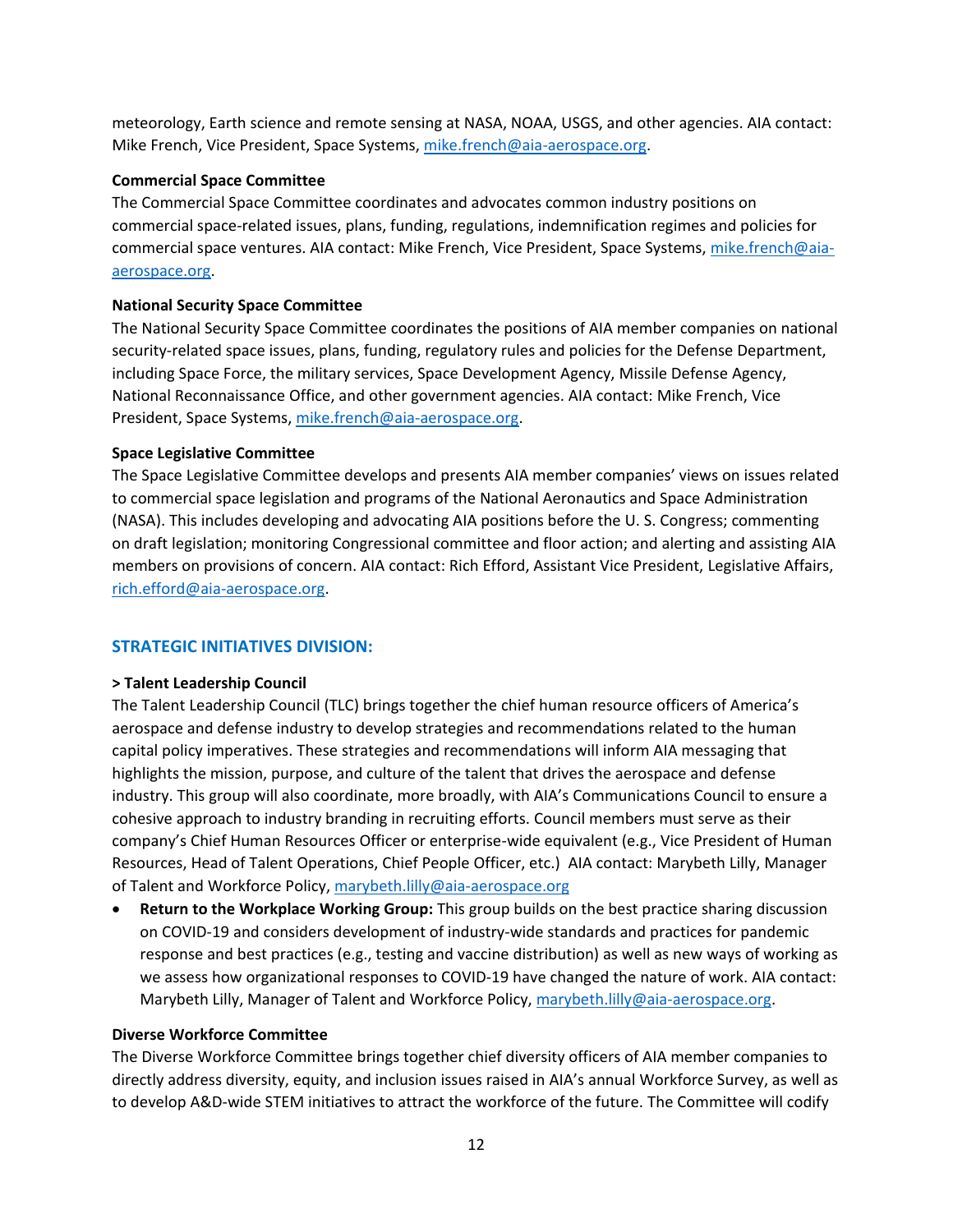industry best practices from member companies and other industry leaders on diversity and inclusion to encourage company and industry wide commitments to facilitate greater diversity, welcoming environments, and equitable growth opportunities for all underrepresented groups in the aerospace and defense industry. Committee members must serve as their company's Chief Diversity Officer, or principal officer responsible for enterprise-wide DEI efforts. AIA contact: Marybeth Lilly, Manager of Talent and Workforce Policy, [marybeth.lilly@aia-aerospace.org.](mailto:marybeth.lilly@aia-aerospace.org)

• **Talent Attraction and Development Working Group:** This group embraces and accelerates the use of data and analytics to assess the range of talent and skills required by aerospace and defense companies, including identifying priority talent pools (diverse talent, universities with large populations of STEM graduates, apprenticeships, and vocational schools) and critical skills (e.g., data analytics, AI, cloud‐based technology) required for future competitiveness. Ultimately, this effort will lead to greater capabilities that will strengthen the cradle to career pipeline for the aerospace and defense industry and increase pathways to develop the nation's workforce. AIA contact: Marybeth Lilly, Manager of Talent and Workforce Policy[, marybeth.lilly@aia-aerospace.org.](mailto:marybeth.lilly@aia-aerospace.org)

# **STANDARDS:**

#### **Standards Governance Board (SGB)**

The SGB provides oversight and management of the AIA standards program, the National Aerospace Standards. The SGB has three primary managing roles: 1) development of strategies that enable the program to respond to the standardization needs of the aerospace industry, 2) oversight and management of the health and performance of the AIA standards activities, and 3) responding to direction from the AIA Board of Governors, and input from other AIA entities in areas dealing with standards or standards-related products and services. Board members should be knowledgeable regarding aerospace standards, standard developing organizations serving the aerospace industry, and have both technical and management experience at a sufficient level to support AIA's existing and future standards portfolio. AIA contact: Christopher Carnahan, Assistant Vice President, Standards, [chris.carnahan@aia-aerospace.org.](mailto:chris.carnahan@aia-aerospace.org)

#### **National Aerospace Standards Committee (NASC)**

The NASC is responsible for the creation and maintenance of part standards for aerospace parts and components within AIA's [National Aerospace Standards \(NAS\) library. These part](https://www.aia-aerospace.org/standards/) standards are recognized for meeting the high strength, close tolerance, and rigorous acceptance testing requirements of the aerospace industry. Subject matter experts from AIA member companies and the aerospace industry participate in the NASC to uphold its reputation for providing cost management and production streamlining value, along with the reliability that only industry standard parts can provide. In addition to the creation and maintenance of 2D drawings, specifications, and digital 3D models, the NASC is responsible for the review of and commenting on similar government specifications and standards. Committee members should be involved in the use, manufacturing, distribution, and/or testing of NAS parts, or use of NAS parts in product design and manufacturing. AIA contact: Christopher Carnahan, Assistant Vice President, Standards, [chris.carnahan@aia-aerospace.org.](mailto:chris.carnahan@aia-aerospace.org)

#### **TECHNICAL OPERATIONS DIVISION:**

#### **> Digital Transformation Council (DTC)**

The DTC serves as the principal advocate of coordinated aerospace industry positions relevant to Digital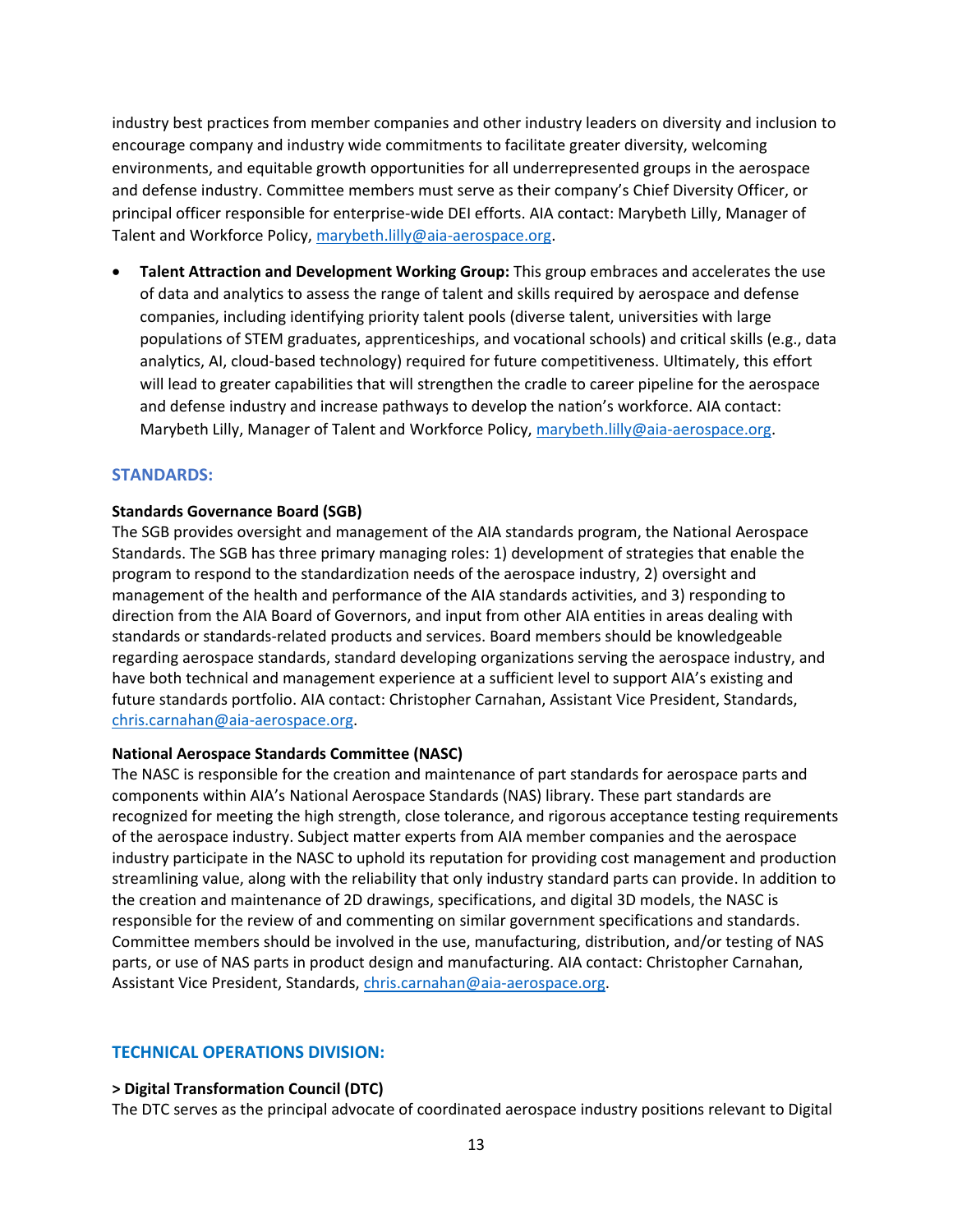Transformation practices to the Office of the Secretary of Defense, Military Service Components, Defense Agencies, U.S. Government Civil Agencies and Administrations. The objective of the DTC is to obtain, coordinate and present, as a single authoritative source, AIA member companies' views on digital transformation practices and issues affecting the aerospace and defense industry. The DTC is concerned with broad policy matters to define and guide policy decisions favorable to our industry and our nation. AIA contact: Rusty Rentsch, Vice President, Technical Operations[, rusty.rentsch@aia](mailto:rusty.rentsch@aia-aerospace.org)[aerospace.org.](mailto:rusty.rentsch@aia-aerospace.org)

# **Business Technology Interoperability Committee (BTIC)**

The principal responsibility of the BTIC is to assess and provide industry guidance for digital business process standards and emerging technology that enhance interoperability, reduce cost and complexity, and increase efficiency throughout the aerospace and defense industry and its ecosystem. The BTIC is responsible for the identification, development (when necessary), maintenance, and promotion of suitable open international or national interoperability standards, as well as supporting guidelines for the benefit of the A&D industry. The BTIC develops recommendations and promotes adoption of relevant non-competitive business practices under the direction and approval of the TOC and SMC. The BTIC maintains contact with outside agencies and other AIA councils and committees, as appropriate. The BTIC supports activities as may be required on subjects of a broad policy nature within their area of responsibility. AIA contact: Gery Mras, Director, Lifecycle Management[, gery.mras@aia-aerospace.org.](mailto:gery.mras@aia-aerospace.org)

# **A&D Distributed Ledger Technology Consortium (ADDC) Development**

The ADDC is a coalition of industry and government subject matter expert establishing a minimum viable ecosystem (MVE) to manage and advance the use of distributed ledger technology (DLT) by providing guidance across the A&D sector. AIA contact: Rusty Rentsch, Vice President, Technical Operations, [rusty.rentsch@aia-aerospace.org.](mailto:rusty.rentsch@aia-aerospace.org)

• **EDI Harmonization Standard Review Task Team:** This group works together with the X12 (https://x12.org) to develop consensus-based, interoperable, syntax neutral data exchange standards for the aerospace industry. AIA contact: Christopher Carnahan, Assistant Vice President, Standards, [chris.carnahan@aia-aerospace.org.](mailto:chris.carnahan@aia-aerospace.org)

# **> Technical Operations Council (TOC)**

The TOC provides strategic technical direction for common issues related to global competitiveness and innovation, the future of regulation, aerospace and defense investment, and the 21st century workforce. Through technical program management, the industrial base, quality assurance, sustainment policy, business processes, and engineering management, we look to affect operations in mutual agreement with our member companies in all sectors of the A&D industry. The council addresses key topics of technology, capability, interoperability, standardization, and data exchange. The scope of the TOC includes research and development, engineering practices, testing, manufacturing, quality assurance, product life cycle support, information transfer, and safety aspects of producing aircraft, space vehicles, and ground equipment. The TOC also engages in STEM and workforce needs for the future of the A&D industry. The TOC oversees the following committees, ensures alignment of all activities within its structure with the AIA strategic focus areas, and serves as the technical arm of AIA. AIA contact: Rusty Rentsch, Vice President, Technical Operations, [rusty.rentsch@aia-aerospace.org.](mailto:rusty.rentsch@aia-aerospace.org)

# **Engineering Management Committee (EMC)**

The EMC represents AIA on matters concerning model based digital transformation, product lifecycle engineering design processes, advanced manufacturing, product reliability, Engineering data interoperability, Long-Term Archiving and Retrieval (LOTAR), custodianship of data and the impacts of REACH chemical restrictions. The EMC is responsible for standardizing engineering and program